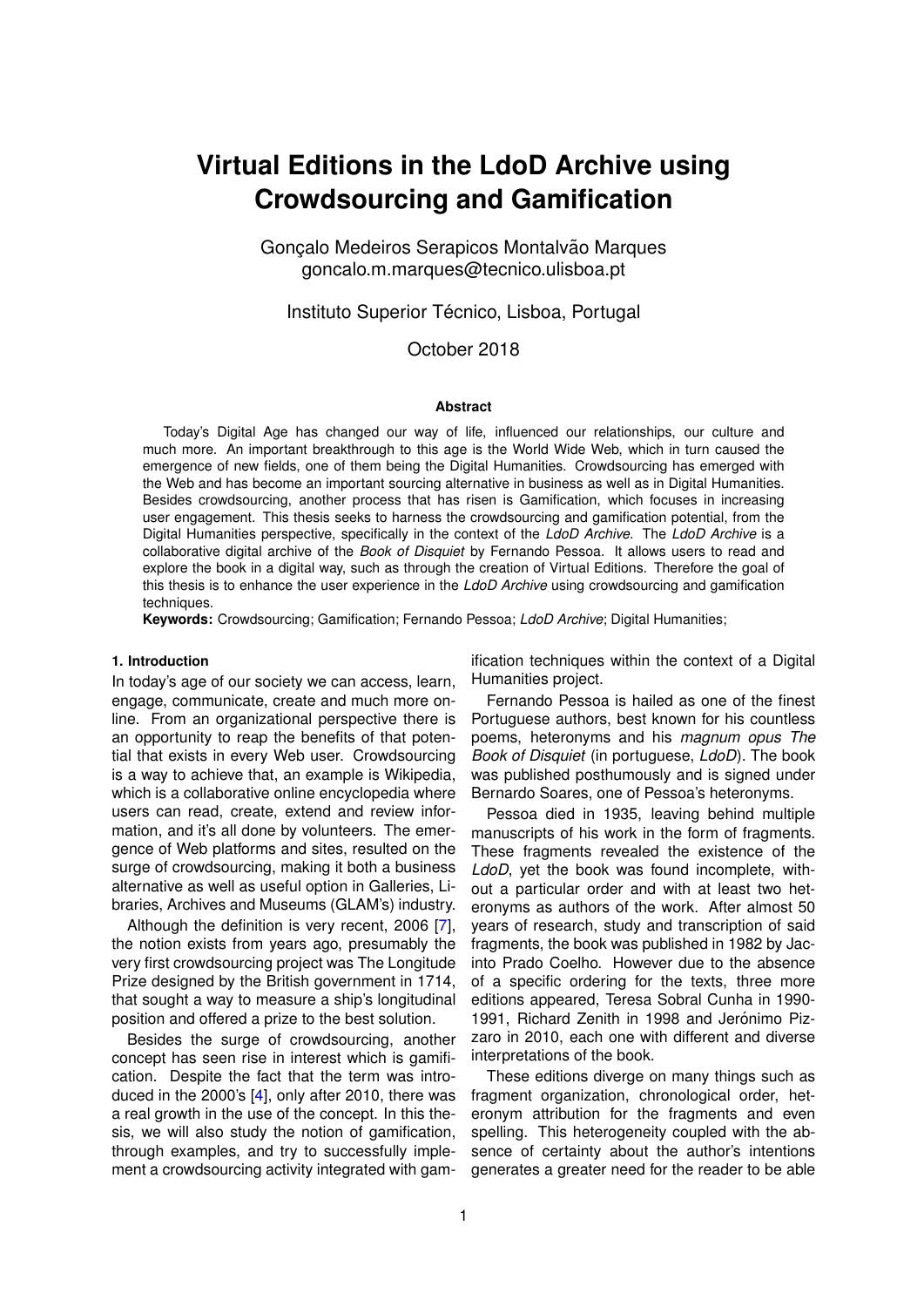to read and understand each edition and then decide for himself what makes sense to him. As such, the *LdoD Archive*[1](#page-1-0) appears as an important tool enabling the construction of multiple reading paths while simultaneously promoting the work of the author. The *Archive* provides tools for reading and comparing editions; creating virtual editions and annotations; and sharing each edition with other users. After understanding the unique characteristics of the *Book of Disquiet* as well as its relation with the *LdoD Archive*, then the question arises **How can crowdsourcing and gamification techniques be used in order to enhance the collaboration in the context of the LdoD Archive?**

## **2. Related Work**

In this section we present some background concepts regarding the *LdoD Archive*; Digital Humanities; Crowdsourcing and Gamification that are of interest in order to understand the work developed. Furthermore, we present the case of ESP game which serves as a baseline for this work.

#### **2.1. The** *LdoD Archive*

The *LdoD Archive* is a collaborative digital archive based on the *magnum opus* by Fernando Pessoa, *Book of Disquiet*. The archive follows two main principles: representation and simulation. The history of writing and editing the Book can be seen as the representation principle. Additionally the possibility for users to read, edit and write in the digital medium, embodies the simulation aspect. The archive has multiple goals, it is noteworthy the goal to develop a virtual environment with multiple purposes, such as leisure leisure reading, scholarly research and literary creation; enable the possibility of comparing the four main editions of the *Book*; to encourage different ways to read the *Book of Disquiet* and finally to promote the use of software tools that can be used to change the current analysis and interpretation predominantly based on printed literature.

From a more concrete point of view, the *Archive* has six features:

- 1. Reading: allows users to read the fragments according to each edition, and knowing where each fragment appears in the other editions. This feature is coupled with a recommendation system, which suggests the user what the next fragment to read given the set of fragments previously read and the following criteria: heteronym, date, text and taxonomy.
- 2. Documents: this section of the *LdoD Archive* has important pieces of history, mainly witnesses which are elucidations of the fragments made up of interpretations and further-

more of printed texts by Pessoa, alongside some peculiar and interesting metadata. Besides this, it includes encoded fragments.

- 3. Editions: functionality that enables the viewing of different editions, such as the four main published editions, a virtual edition made by the team behind the *LdoD Archive* and many other virtual editions that can be created by users of the platform which can make it public and available for others.
- 4. Search: includes two types of searches, a simple and an advanced one. The simple search uses the title as criterion, inquiring in the expert editions and witnesses. In turn, the advanced search allows for the use of a rich set of possible combinations according to several criteria, such as edition, heteronym, manuscripts, taxonomies, text and date.
- 5. Virtual: one of the most interesting features, enabling the reader to create virtual editions and taxonomies, as well as sharing it with the community by making them public.
- 6. Writing: finally, this feature is not yet implemented, however its purpose will be to allow the writing of new texts that will be based on the fragments.

## **2.1.1 Virtual Editions in the** *LdoD Archive*

For our work, we expand on the concept of Virtual Editions as it will be a key point in this thesis.

Firstly, as we have seen, the *Book of Disquiet* is comprised by multiple fragments, which if rearranged in different orders (since it does not exist an authorial definitive order) can lead to different interpretations of the book, which as stated originated four main consensual editions among scholars. However, this absence of a natural and obligatory order for the fragments allows readers to have any interpretation and different reading experiences. From this, the *LdoD Archive* created the Virtual functionality allowing users to create their own editions of the book.

So, a virtual edition consists of a selection of fragments made by one or more users. This is a unique entity because it allows its virtual editors to choose the fragments they want to include, their ordering, and their annotation through notes and categories, and a virtual edition can be public or private.

The interesting part of virtual editions, besides its uniqueness, is the collaboration aspect, because a virtual edition can have multiple editors, i.e, users select fragments, categorize and annotate them.

<span id="page-1-0"></span><sup>1</sup><https://ldod.uc.pt/>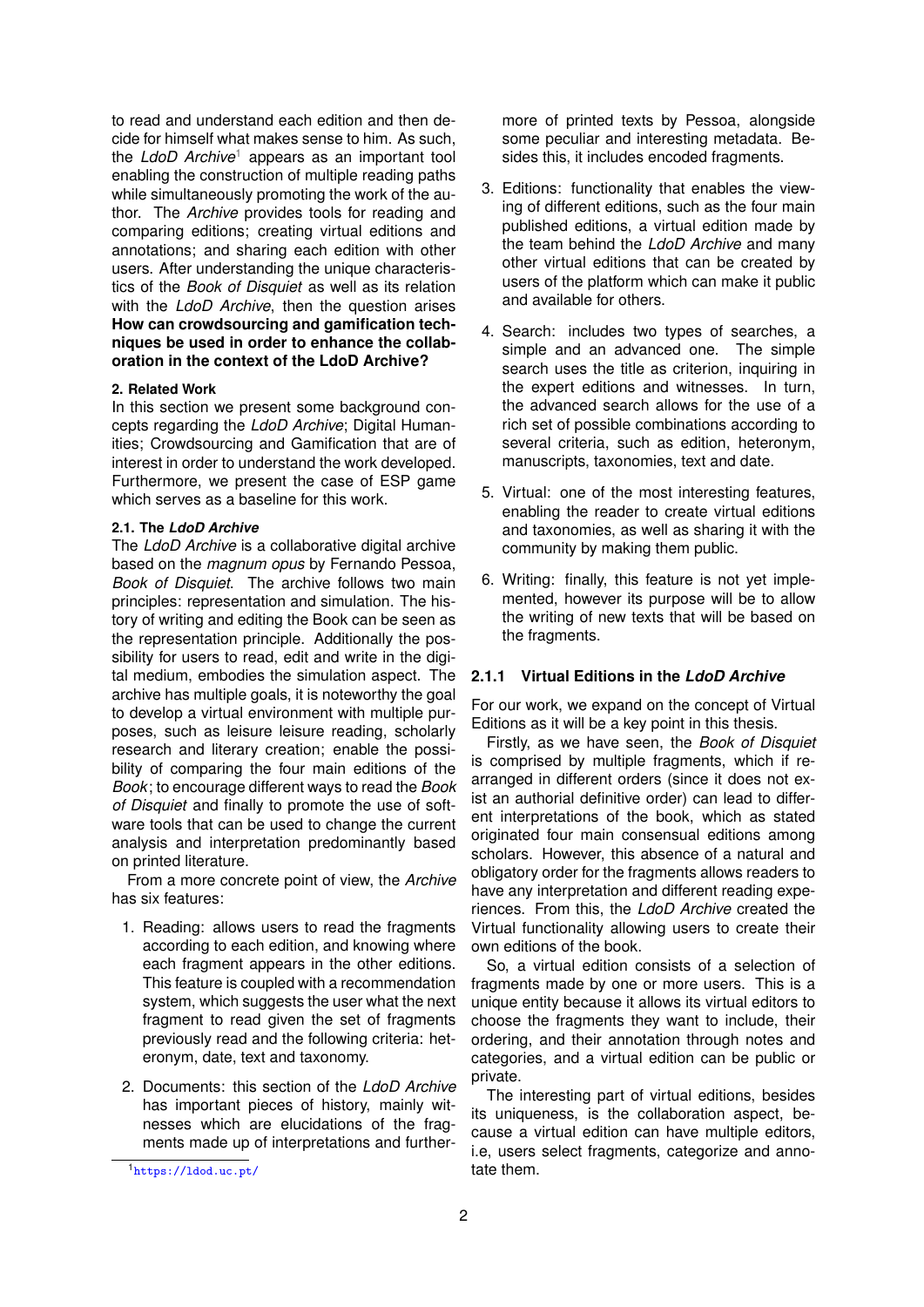This feature is available at [https://ldod.uc.](https://ldod.uc.pt/virtualeditions) [pt/virtualeditions](https://ldod.uc.pt/virtualeditions) and the only requirement to create and join virtual editions is to be a registered user of the platform.

#### **2.2. Digital Humanities**

Digital Humanities, is a field that combines the traditional humanities with the digital environment. The genesis of the Digital Humanities, as David Berry introduces in [\[1\]](#page-9-2), is very humble, in way that initially it wasn't even a field, simply serving as support for the research of other fields, and being originally called "humanities computing". As it became more relevant, a switch to Digital Humanities occurred and *meant to signal that the field had emerged from the low-prestige status of a support service into a genuinely intellectual endeavour with its own professional practices, rigorous standards, and exciting theoretical explorations* [\[5\]](#page-9-3). A good definition is provided by Presner in [\[8\]](#page-9-4) stating that it's *an umbrella term for a wide array of practices for creating, applying, interpreting, interrogating, and hacking both new and old information technologies.*

From these definitions, we can draw a parallel and understand that the *LdoD Archive* fits perfectly in this area of study.

#### **2.3. Crowdsourcing**

With the development of the Web, new areas of interest have emerged, one of them being crowdsourcing. The term crowdsourcing first appeared in an issue of *Wired* magazine [\[7\]](#page-9-0) and was later defined as: *the act of a company or institution taking a function once performed by employees and outsourcing it to an undefined (and generally large) network of people in the form of an open call*. This definition also states that *The crucial prerequisite is the use of the open call* [\[6\]](#page-9-5).

In the paper *Towards and Integrated Crowdsourcing definition* [\[3\]](#page-9-6) the authors discovered that forty definitions were published between 2006 and 2011. The authors then synthesized that research into a single definition, where we highlight the following characteristics: *participative online activity* proposed *via a flexible open call to a group of individuals of varying knowledge, heterogeneity, and number*, and the *undertaking of the task (. . . ) always entails mutual benefit*. This definition is our starting point, because it synthesizes many other definitions into one, however we will try to mold and adapt this definition to our specific purpose and context.

## **2.4. Gamification**

Another considerable component of our research is gamification. As we will see this phenomenon has risen as a key factor to motivate user across multi-

ple contexts. For instance, nowadays many applications have turned to gamification. "Todoist" is an example: it's an application for personal and professional use, where users manage tasks among other things. However the key notion is that for each task completed, the user is awarded points, introducing a game element and motivating users to keep on finishing the tasks. Gamification can then be defined as *the use of game design elements in non-game contexts* [\[2\]](#page-9-7). The term is relatively recent, having appeared in 2008, but only gained traction in 2010. In [\[2\]](#page-9-7), Deterding provides a definition for each term. From there we synthesize each term as follows:

- a *game* follows rules and has defined goals;
- *elements* are characteristics encountered in most games and that have a significant impact in the gameplay;
- the *design* is characterized by *varying levels of abstraction* and five designs were identified (ordered from concrete to abstract):
	- **–** *interface design patterns*, for instance badges;
	- **–** *design patterns and mechanics*, time constraint is an example;
	- **–** *design principles and heuristics*, for example clear goals:
	- **–** *models*, a fantasy model for instance;
	- **–** *design methods*, such as playtesting.
- *non-game contexts*, which is not clearly limited by the author, because *there are no specific usage contexts*, however it excludes *the use of game design elements as part of designing a game, since that would simply be game design*.

The relevance of gamification to this thesis is due to the fact that gamification presents itself as a potential solution in order to create, support and boost the interaction between users and the archive, and even among users themselves.

## **2.5. The ESP Game**

The ESP game<sup>[2](#page-2-0)</sup> [\[9\]](#page-9-8) was a game developed in order to produce meaningful and relevant metadata information. This is a prime example of an idea that harnessed the potential of the crowd allied with the gamification of an otherwise boring process. As such it is relevant to this thesis to try replicate some of the principles applied as well as avoid the deficiencies and drawbacks of its implementation.

<span id="page-2-0"></span><sup>2</sup>[https://en.wikipedia.org/wiki/ESP\\_game](https://en.wikipedia.org/wiki/ESP_game)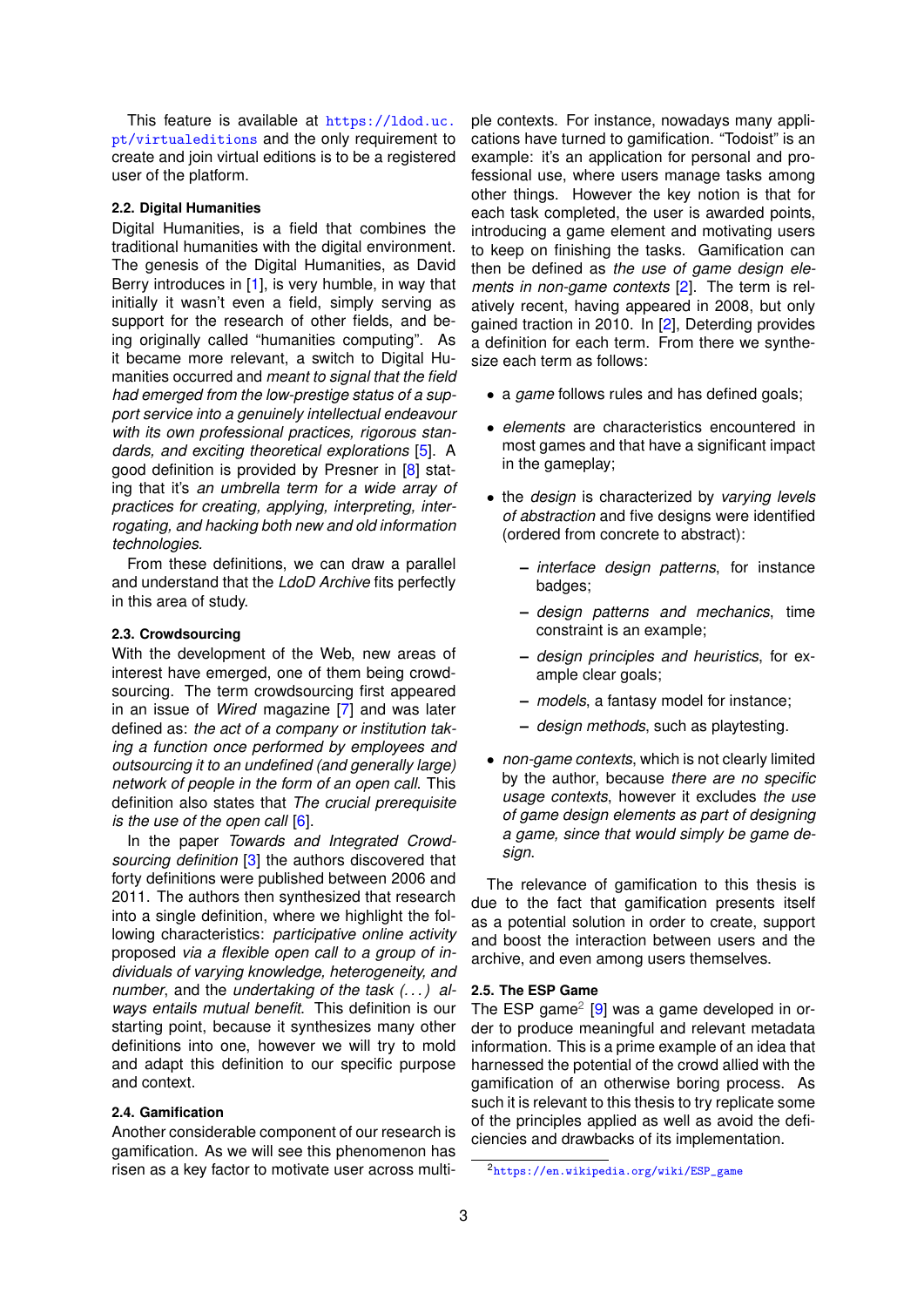The motivation for the game was the issue regarding the labeling of images on the Web. There is a high level of importance on having rigorous imaging metadata because it is useful for site accessibility (consider applications for visually impaired people); blocking of content not appropriate (graphic images containing pornography, violence and others); overall good search imaging and also for computer vision research (large databases of labelled images used in machine learning).

This categorization had two main ways of being made, computer computations, which have shortcomings such as relying on images descriptions resulting in inaccurate results or manual labelling which is a tedious and costly task.

Therefore, the goal for the creators of this game was to create a way to address the metadata issue while producing meaningfully results in a way that people had fun and were entertained in the process.

The game consists of two random online players from the pool of users in the game and it is made to be played in pairs only.

The flow of the game is very straightforward. Both users have the same image showed simultaneously to them and their goal is to "agree on an image", this process consists during a limited time users must insert labels until each has submitted the same string and then they move on to the next image. However, the participants can pass or opt out of challenging images, in that case a message will appear on the screen of the other partner and a image will only be passed if both have agreed on passing. The users do not know one another, are not able to communicate with nor see the guesses of its counterpart.



**Figure 1:** Example of players agreeing on a guess [\[9\]](#page-9-8).

Agreeing on a image results on points, large bonus points are also attributed if they agree on 15 images. The interface also shows the number of images agreed upon. User's decisions are reinforced and they are pushed to keep playing due to point attribution.

Since the participants cannot communicate the only strategy to follow is to type an obvious word related to the image, specially because the system asks players to "think like each other" not to describe the image.

Lastly, in 2006 the ESP game was purchased by Google, with the purpose of being applied to their own online image results, renamed Google Image Labeler<sup>[3](#page-3-0)</sup>. Google's own version was online between 2006 and 2011, and was relaunched again in 2016.

The relaunch maintained the same name, nonetheless it does not resemble any of the game origins. Nowadays it is mostly a classification service, where the user is presented with a category, selects one and can start playing. From there a set of image are presented and the player must indicate if the image belongs to that category.

#### **3. The** *LdoD* **Classification Game**

In this section we introduce the game that was designed for the *LdoD Archive* as well as its rules, flow and game interface.

#### **3.1. Game**

The *LdoD* Classification Game is a game that aims to use the *Archive's* Virtual Editions and its ability to classify and categorize fragments as way to create crowdsourced tagged Virtual Editions in a fun and entertaining way.

A game is simply an online, real-time and synchronous environment, where a set of users meets and has the goal of categorizing a fragment of a selected virtual edition, resulting in an enriched virtual edition with new community categories, made in a collaborative and interactive way.

The game follows a mix of two different crowdsourcing processes. It consists in a crowdcreating process whose goal is to create artifacts based on a diversity of heterogeneous contributions and in a crowdvoting process where the *wisdom of crowds* is harnessed to filter the artifacts into one.

Nonetheless, how does this relate to the game itself? Well the game consists of three different stages, one in which each user individually suggests tags (crowdcreating), another where the player sees the suggestions of the other participants and can choose between maintaining his or her own suggestion or to changing the tag (voting other suggestion) and finally a more collaborative one, where all users see the votes and corresponding tags and as group vote in the best tag available for the fragment (a somewhat crowdvoting process).

The game can also be split into two modes: classic and custom. A classic consists of playing an instant game, i.e, the user starts playing with anyone at any date (if other people are available) and classify a fragment at random from a public virtual edition. This mode is designed to be maintained

<span id="page-3-0"></span><sup>3</sup><https://crowdsource.google.com/imagelabeler>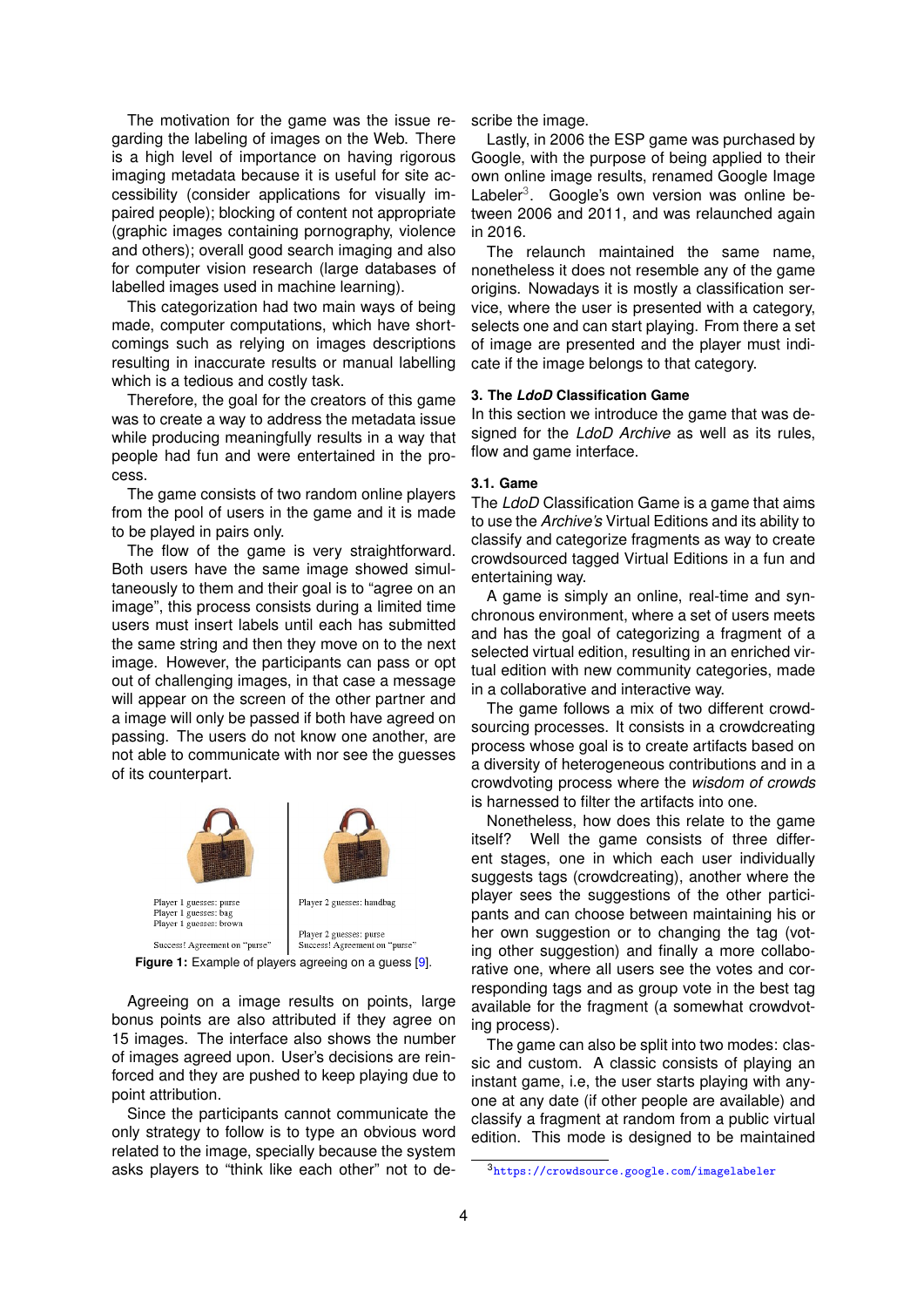and developed by the *LdoD Archive* organization by creating multiple games with the sole purpose of entertaining users. On the other hand, the custom game consists of a more private, personalized environment that can be co-related directly to the teacher-students scenario. Its allows for the design of a game for all registered users or only members of the same virtual edition (ideal for the classroom scenario); plan a specific time and date and play together.

#### **3.2. Interface**

As stated, the game takes inspiration from the ESP Game therefore the interface will have some similarities.

The game is initiated in a new console, which is opened from the main site, accessible only to the registered users of the *LdoD Archive*. As expected the users will have to log in on the game website in order to participate. The game platform has an About section where users will have the opportunity to re-read game rules, objectives and know more information about the game.

As mentioned above, the game can be split into different stages, hereby called rounds, that have different specific objectives in which the player must comply to. The fragment used in the game is split into paragraphs and their size dictates the time available for each round and determines when the game should switch to a different stage.

The round follow a cycled approach, round one occurs for the first paragraph, round two occurs for the first paragraph. When it ends we switch to round one again however with the second paragraph of the fragment and so forth, until all of the paragraphs have been analysed in these two stages. Subsequently, we reach the final stage, round three, where the fragment text is used in full.

### **3.2.1 Round 1: Individually submit tags**

In this round, the participants goal is to submit a tag for each paragraph of the fragment.

The user will have the first paragraph of the fragment to be placed at the center of the screen and bellow a category submission area. In the bottom part of the page, the user can see a progress bar showing visually how many paragraphs are still missing. At the top of the screen, in the center the user has a steps interface showing their current round and which round follows next. Above that and still in the center they can see the time remaining in the current round - note that the time is variable according to the size of the text. At the top left, the users can see the number of people participating online.

Summarizing, the player must in the given time, read the text carefully, think and submit one tag they believe is appropriate. The allowed input is equal to the input available in the *LdoD Archive*, which is anything above one character.

The time and occurrence in which a tag was suggested also plays a factor having impact in the calculation of scores. Let us consider player A suggests a category of *dreams*, also in the same stage a player B submits ten seconds later this same tag. Player A is considered the author of the tag and player B is a co-author or voter of the tag submitted of player A, this is important regarding the players scoring.

After the time elapses we move to the next step, which is the round 2 for the same paragraph. Note that the user returns to the round 1 after round 2 but with the next paragraph of the fragment.

## **3.2.2 Round 2: Choose a tag**

In round 2, the interface is very similar, showing again the same paragraph of the fragment, but now bellow, it will have the categories that have been suggested by all participants in the earlier round.

The goal in this stage is to once again find the best category available although now the user has the ability to choose from a range of options, as such the user can now choose/*vote* only in one category that the user agrees to be the most suitable for the paragraph that was analysed, the user can even choose the category that he/she submitted.

At this point the game becomes more interesting because the players now must simultaneously find a category they seem fit while also trying to think which category will be chosen by the other participants. For round 2, independently of the size of the paragraph and since the players had earlier read and analyse the text, this round timer is of 30 seconds.

After the time expires, we move again to round 1 if there are remaining paragraphs to be analysed or otherwise we move to the final round.

## **3.2.3 Round 3: Review and decide**

After round one and two finish for all paragraphs, the challenge reaches the review deciding round.

The interface changes, the screen contains the complete fragment at the bottom part of the screen while in the top part there is a voting area containing the categories that won each voting. Additionally, we have a timer, and the indication that the game is iis final round.

This round is the final crowdvoting process, users can read if necessary the fragment as whole and the players must vote on one of the tags in order to elect the top tag of the fragment, which will be the final one and the one that gets to to be included in the virtual edition. However this stage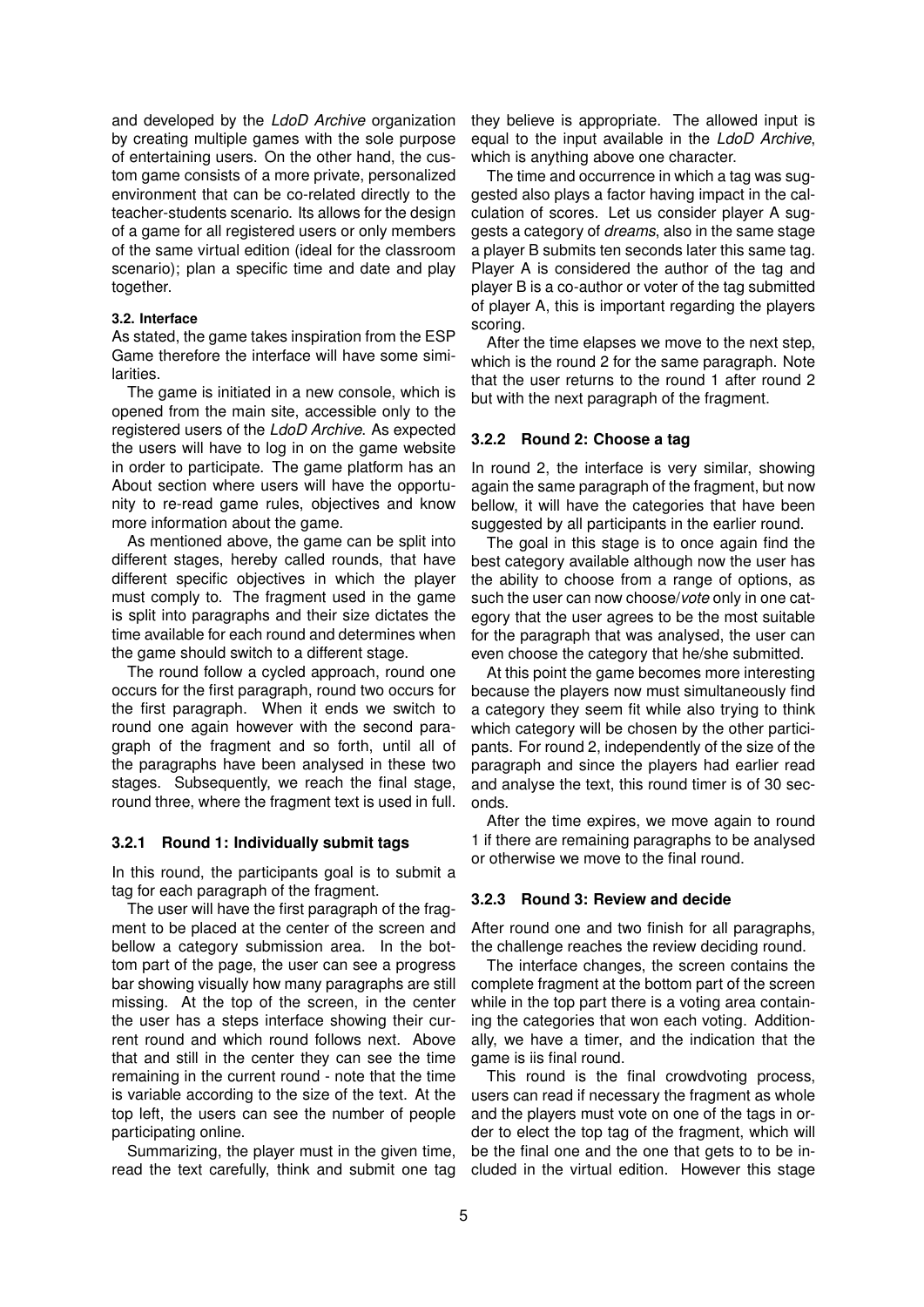is more dynamic and iterative due to the fact that users now can switch their vote until the time expires whereas in the earlier stage they could only vote once on one tag.

Accordingly to that they can also see the points of each tag and the current top tag in real time. Nonetheless the rule maintains that they can only vote in one category, which will be the option they leave selected when the time expires.

This presents the challenge of trying to simultaneously chose the best available tag whilst trying to predict the winner tag. between categories. The score of a participant follows the formula presented bellow:

$$
Score = s + s_{RWT} + v_{RWT} + s_{GWT} + v_{GWT} + c,
$$
  
where :

 $s:$  submit a tag = 1 point;

 $s_{RWT}$  : submit a **round** winning tag = 5 points;  $v_{RWT}$  : vote on a **round** winning tag = 2 points;  $s_{GWT}$  : submit the **game** winning tag = 10 points;  $v_{GWT}$ : vote on the **game** winning tag = 5 points;

 $c:$  for each vote change = **minus** 1 point;

(1)

From this we can see that, submitting a classification earlier is key (it allows to be considered the author of a tag); it is crucial to avoid making unnecessary vote changes and of course trying to find a tag that fits while trying to think in agreement with the other participants, resulting in the *wisdom of crowds*.

The player that suggested the winning tag will have their name credited as the author.

#### **4. Implementation**

The implementation can be split in two parts server-side and client-side. Each is presented in the following sections.

#### **4.1. Server-side implementation**

The server side was built upon the existing architecture of the *LdoD Archive*. The *Archive* is based on Java, the Fénix Framework $4$ , the Spring Framework $5$  and JSP.

As expected, Java is used for the business logic while the JSP is used for the presentation logic of the *Archive*.

In order to have a persistent domain model the *Archive* uses the Fénix Framework, which is an open-source ORM developed at IST. The framework uses it's own language DML and overall the use of this framework simplifies the support of transactional behavior and persistence.

<span id="page-5-2"></span>

**Figure 2:** Enriched UML Class Diagram of the *LdoD Archive* with Classification Game entities

On the other hand, the *Archive* uses the Spring framework, which provides many other modules for Java based application that also make everything easier, such as Spring MVC.

## **4.1.1 Domain Model**

The new domain model is simply an extension of the existing *LdoD Archive* domain model. This model is presented as a UML Class Diagram in figure [2,](#page-5-2) notice that this diagram is simplified as a way to make it easier to understand and follow, showing only the classes that matter for the game interaction and without their attributes.

As we can observe from the figure, the new domain model has four new entities: ClassificationGame, ClassificationGameParticipant, ClassificationGameRound and Player. Player is a very simple entity that only holds *score* as an attribute and has two relations one with a LdoDUser and another with the ClassificationGameParticipant. The Player semantic is evident: an LdoDUser can be a Player or not (0..1) and a Player can only be associated with an LdoDUser; also a Player can be a Participant in many games or none at all and the

<span id="page-5-0"></span><sup>4</sup><https://fenix-framework.github.io/>

<span id="page-5-1"></span><sup>5</sup><https://spring.io/>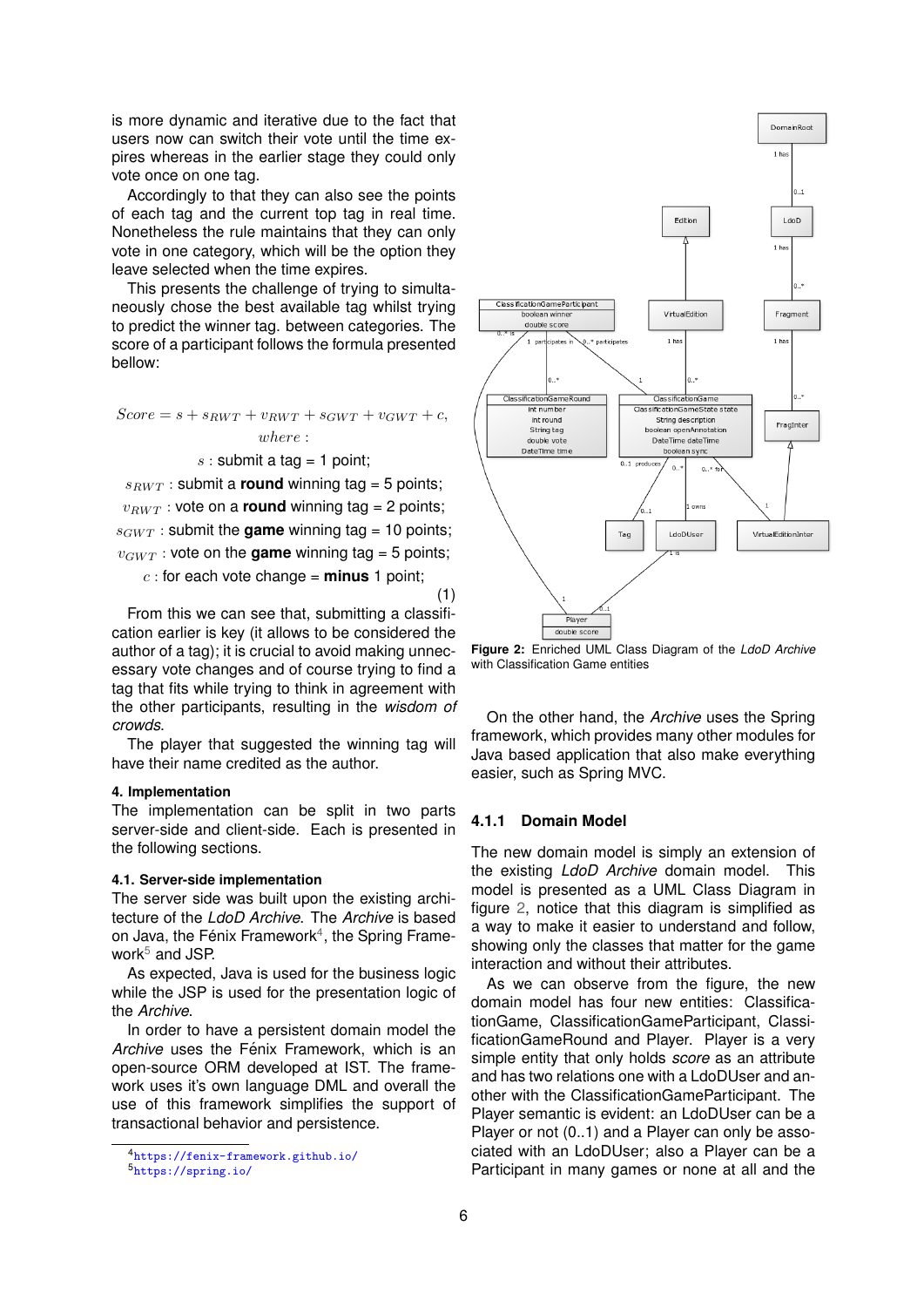inverse is also true. This allows to create a game without initially defining who plays and giving the flexibility to allow for adding more players later, but only if the game hasn't started yet.

On the other hand, ClassificationGame is a bit more complex having mainly a *description*, a *datetime* corresponding to the moment in which a game should be deployed, a *sync* variable that signalizes if the game must be synced and finally has a state machine with the following states **CREATED, OPEN, STARTED, TAGGING, VOTING, REVIEW-ING, ABORTED, FINISHED**. The state machine and the sync variable are the key concepts for the synchronization (explained in section [4.1.4\)](#page-6-0). Note that any ClassificationGame complies with the rules of the Virtual Edition that is associated with (such as public/private editions condition the users that can play the game).

Lastly, the ClassificationGameRound allows to keep a history of interactions between the participant and the game, having information like in which rounds the user played (attribute *round*), what did he submit; vote; at what time and in which paragraph (identified by the variable *number*).

## **4.1.2 REST API**

This section describes the RESTful API that was developed to support the communication between the server (the *LdoD Archive*) and our client (the Classification Game). The application developed uses aforementioned Spring Framework, which allows the definition of one or more Java classes to act as Controllers and handle requests.

Defining a controller in Spring is easy as annotating it with the @Controller annotation, or in our case @RestController. Four main controllers are of interest to us: the Authentication Controller; the API User Controller; the API VirtualEdition Controller and the ClassificationGameController.

The AuthenticationController is only responsible to authenticate users from outside applications that connect to the server. It is the only endpoint that is truly open to everyone since it is not covered be a JWT filter that checks the token validity.

The APIUserController as the name suggests, returns a DTO of an user (with information such as username, virtual editions, games).

The VirtualEditionController deals with requests for fragments and virtual editions indexes.

The Classification Game controller is explained in the following section.

## **4.1.3 Classification Game Controller**

This controller it is perhaps the most important from all of the above, it manages all the game interactions in two different ways: REST

requests and real-time communications using STOMP over WebSocket $6$  while also saving data to the database.

Regarding the Restful requests we have three methods:

- ActiveGames: Returns a list of active games for the specified user, if the requesting entity is the user. The result is a list of games that did not yet started that are available to everyone and games in which the user is a editor of the virtual edition associated with the game;
- End: Method responsible to terminate a game, saving it to the database and return the game winner information;
- Leaderboard: Returns a leaderboard to the client.

Concerning STOMP, it has identical characteristics to HTTP. Uses TCP along with providing a set of commands, yet we will focus on the most relevant to the scope of this thesis which are: CONNECT/DISCONNECT; SUB-SCRIBE/UNSUBSCRIBE and SEND. The choice to use STOMP is by virtue of Spring supporting it. The usage is very simple, one must simply define the appropriate websocket URL and define which topics are available for client subscription. After that a broker is instantiated that can send to the subscribed users of a topic.

Regarding the server STOMP related handler methods, the communications is very straightforward the clients subscribe to topics such as *connect*, *tag*, *vote*, *review*. After that clients any relevant data (for *tag* the word that was submitted; for *vote* what was the word that was voted) and every communication includes an *userId* and a *gameId* which ensures that clients and server communicate only with the specific users of a game and not the whole universe of other players. All these methods mentioned, do a transaction to save into the database data such as tags; votes; rounds and scores.

## <span id="page-6-0"></span>**4.1.4 Synchronization**

The main concept for the synchronization of the players and the game is to make the game clients alert the server each time they have completed something. From there, the server wait some time for the clients and afterwards informs them to proceed the game. In the time, that the server is waiting the clients stop and do not nothing while holding for a command to continue.

<span id="page-6-1"></span> $^6$ [https://stomp.github.io/stomp-specification-1.2.](https://stomp.github.io/stomp-specification-1.2.html.) [html.](https://stomp.github.io/stomp-specification-1.2.html.)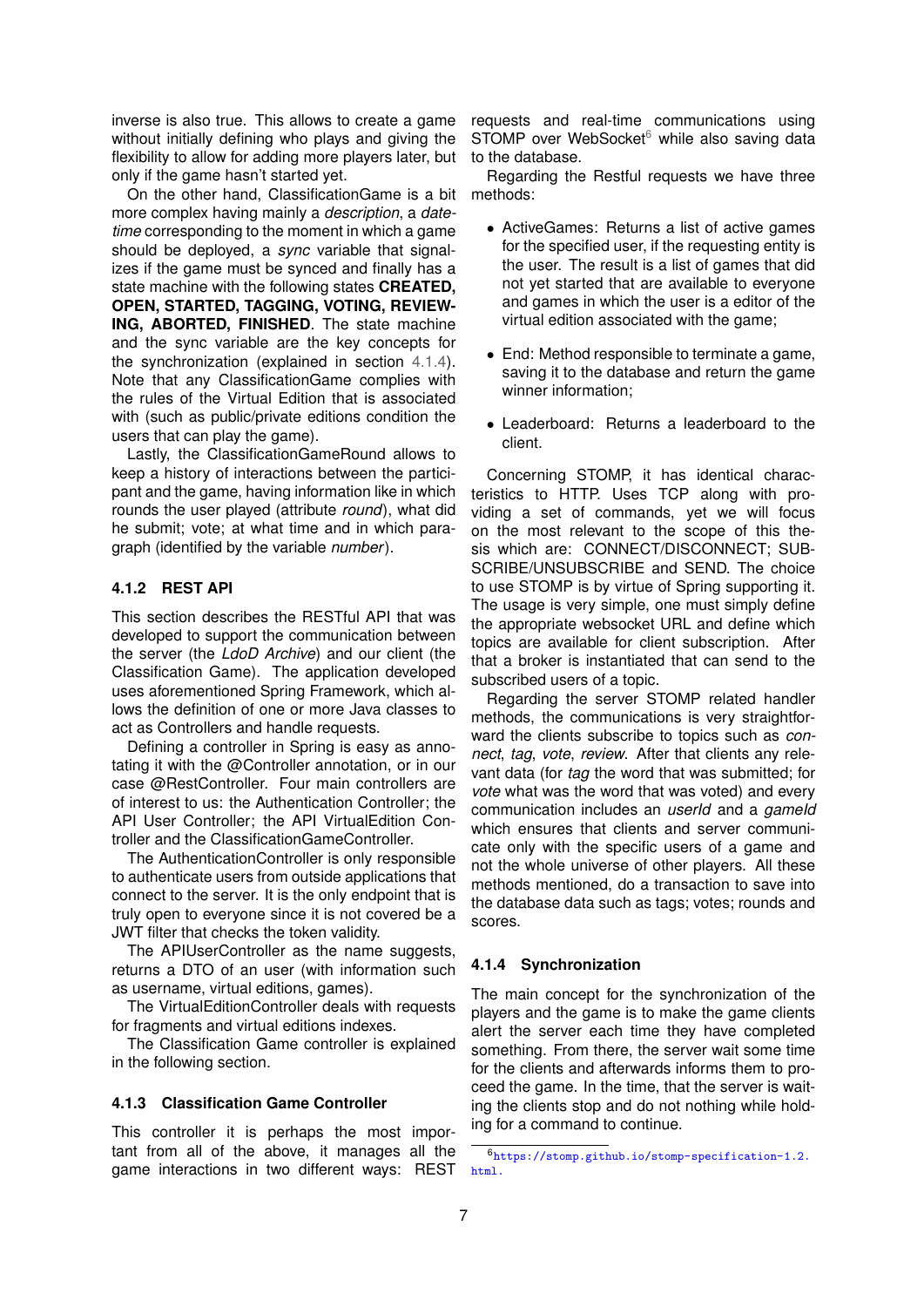<span id="page-7-0"></span>

**Figure 3:** State machine that illustrates the synchronization flow of a game.

The synchronization is done by instances of the Game Runner class. The server has a scheduler that executes a every minute a method that finds which games are available creates a new thread of Game Runner for each available game. The *getGames* method simply reads from the database which games are in a **CREATED** state and that are scheduled to start in the next two minutes.

The Game Runner class acts as a decider for the game synchronization steps. Firstly, if the games has entered the *OPEN* state, then keeps checks the current time and the game starting time and when it has reached one minute after the starting time it starts (this one minute windows allows users to connect). After this, the GameRunner checks if the game can start (i.e, the number of users that connected is at least 2). If the game proceeds, the GameRunner is in a loop until the game has not finished, and periodically checks if the game must be synced (this is triggered by the ClassificationGameController that it puts the sync variable to true when the clients request it). Then the GameRunner, waits some time for the users to reach this stage and after that it sends to the clients a command to continue the game.

Figure [3](#page-7-0) summarizes the synchronization process.

#### **4.2. Client-side implementation**

The client for the game was built using ReactJS which is an open-source JS framework maintained by Facebook and it is usually used to develop UIs.

The framework main concept revolves around Components, which can be compared as Java classes. The game has four main components that focus on getting data from the server and deciding what to do next: App, Game, Virtual Edition and Fragment. While we also have four other components mostly focused on game mechanics and presentation: Paragraph, Tag, Vote, Review.

Our main component is the App component responsible for authenticating a user; fetching active games for the logged in user and registering the paths for the other components.

Afterwards, we have the Game component that

is responsible for connecting and registering users to a game; deciding if the game starts or aborts accordingly to the command sent by the server and rendering the component Virtual Edition. A Virtual Edition component fetches the fragment to use and passes it to the Fragment component, which in turn splits the fragment text into paragraphs and passes it along to the Paragraph component.

A Paragraph can then render different components according to each stage of the game: Tag (Round 1), Vote (Round 2) and Review which renders a Vote because reviewing also includes voting (Round 3).

Each of these last three mentioned components communicate with the server through the use of websockets

These components are very similar in their behaviour and communication. Firstly, as aforementioned the Paragraph is the component which determines everything about these components: the Paragraph holds the text for a paragraph of the Fragment selected to use in the game and the life cycle of a Paragraph is determined by the time attributed.

Longer paragraphs correspond to more time to read; submit a tag and vote. So for each Paragraph for the specified time: renders a Tag (which simply allows for text input; saves data submitted and transmits to the server); following this a Paragraph requests a server sync; moves to render a Vote component (similarly allows for voting input; save vote date and relays to the server), this is repeated for all paragraphs until when we reach the final paragraph after which we render a Review component that receives the fragment text, requests the server which tags are to be voted and finally renders a Vote component which acts similarly as before but now allows vote changes. Subsequently, when the time expires the Paragraph component uses a callback to alert the Virtual Edition component that the games has ended; which in turn alerts the server and the server replies with the game winner.

To note, the Virtual Edition component could be removed and the Game would communicate directly with the Fragment because games at the moment are only for one fragment. However, this allows for a easier way to extend the game. In another iteration of the game if we would want to have multiple fragments to be used it would be a simple as making the Virtual Edition fetch them all and control the render of each Fragment in turns.

## **5. Results & discussion**

The accomplishment of any product frequently relies on assessment of the general population that will use it. In this case, if a game is alluring, enter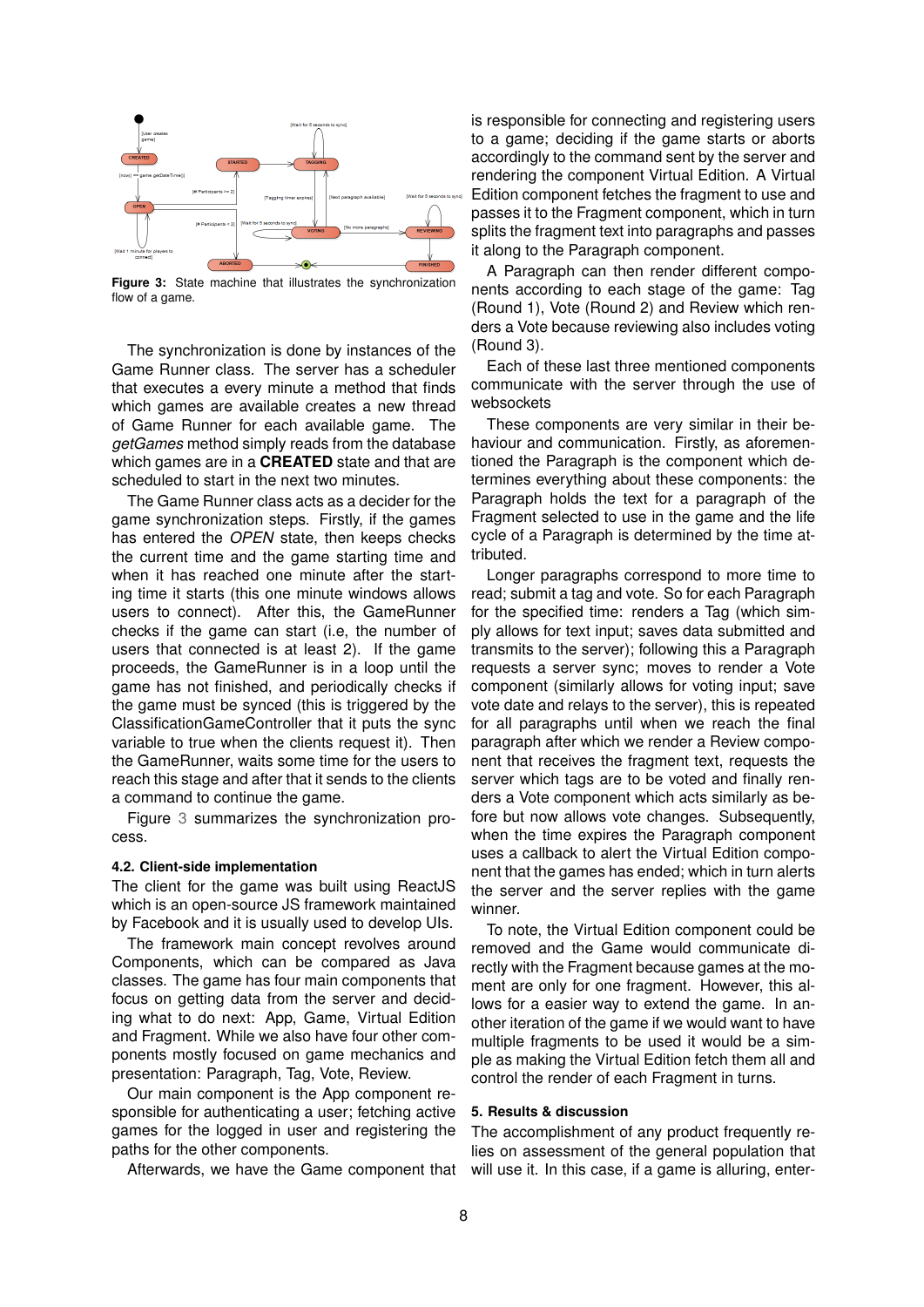taining and addictive it will probably be exceedingly utilized.

The developed game endeavors to make people collaborate with each other in a fun manner in order to produce new artifacts (Virtual Editions with new tags) whilst promoting knowledge about a literary work by Fernando Pessoa.

As the fundamental objective of the created application is to be a text based game, it was asked to colleagues; family members; existing users of the *LdoD Archive* to test the prototype, in order to better understand its positives and also negatives.

After testing the game prototype, participants were requested to fill a little questionnaire that assess and profiles the user. Part one of the questionnaire focuses on group age; gender; acquaintance with the work of Fernando Pessoa and gaming habits. While the second part targeted characterization of the game itself such as its ease of understanding, rules and entertainment.

The questionnaire had sixteen responses. Thus, every interpretation we take from this must be weighted and cannot be extrapolated without having more responses.

Regarding the profiling of the inquired we can say that nine of the survey respondents are men and seven women; the majority of the participants have an age between 19 and 24 and all of the inquired have a higher education degree (the majority, 10 a graduation). When questioned about knowing about the *Book of Disquiet* only two said that they did not had heard of its existence. Furthermore half of the people had read the book and also half selected *I am a normal reader of Fernando Person knowing only mandatory works* as the option that best described them. Five considered themselves as an above average reader and three as experts. Finally, only one person never plays games and a majority (five people) play games daily.

Analysing this section of the questionnaire, firstly its obvious that it is a very small sample size. The majority of users are very young; know some thing about Fernando Pessoa and regularly play games.

The next section, focused on finding about the game experience the players had. In a scale from 1 to 5 (*very easy, easy, normal, hard, very hard*) users had to rate the game regarding the difficulty of understanding it (objectives and rules). The results were: seven choose rating *very easy*, two choose rating *easy*, three *normal*, three *hard* and one found it *very hard*. Regarding the entertainment that the game provided to the participants, from 1 - *not fun* to 5 - *very fun*, two people found it *not fun* while a majority (8) found it *fun* and six other found it *normal*.

The majority (eleven people) would consider

playing again and would recommended the game to another person. Two people said they would not play again and five responded as *maybe* regarding recommending the game. The question if the game made it interesting to read and learn more about the *Book of Disquiet* and *Fernando Pessoa*, was very divisive with seven people saying *yes, a lot*, other four *not at all* and the rest in between with *a bit*.

So from this, considering this small sample size we can say that, for now, the game seems to be easy to follow; it has not reached a high level of entertainment; it has the potential to entice players to play again and could also attract other users to join. On the other hand, it does not seem to push and promote the interest on Fernando Pessoa and the book.

After this, the questions were of open format and not mandatory. The questions were what did the user like the most and the least; what did the user think it should be improved and any other suggestions.

The most relevant points brought up for each of these questions were:

- most liked: compare what other participants wrote; originality; reading and knowing fragments of the book in a fun manner;
- least liked: time pressure;
- improvements: interface related changes (text size, formatting and UI in general); weekly rankings, increase time, in the end showing what tags other users in other games had chosen for that fragment;
- general suggestions: ranks and social achievements; increase times; provide suggestions of classifications in round 1; explain better the game (to the general audience and how a game must be created and its rules).

In conclusion, noting the small sample size this questionnaire confirms our need to keep having feedback of our players in order to improve. The game as is has some potential, but it must follow the user base suggestions in order to reach its goals which at the moment it does not.

#### **6. Conclusions & Future Work 6.1. Achievements**

The accomplishment of any social oriented tool is of course very dependent of its user base and their interactions with one another. As such the platform success will be a constantly evolving accordingly to the users suggestions and improvements.

However, there are already some visible results. Firstly, a foundation for an API, that includes adequate JWT login; RESTful methods and Websockets communications was developed and can be